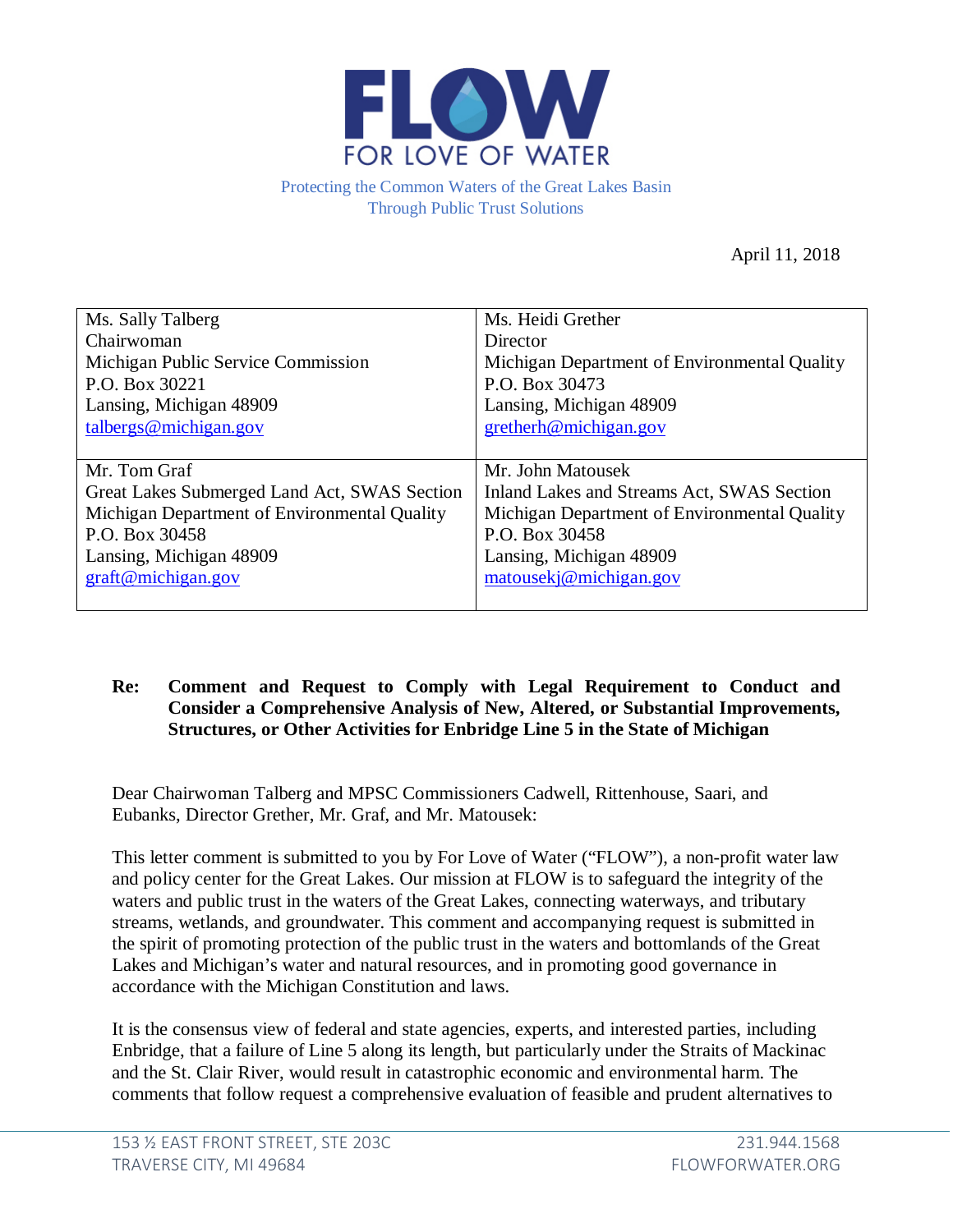Line 5 in its entirety, including, but not limited to Line 5 near, in, across or under the public trust bottomlands and/or waters of the Straits of Mackinac, and Line 5 near, in, across, or under the St. Clair River at Marysville, and across the other 245 public trust water crossings in the state. For the reasons described below, the Department of Environmental Quality ("DEQ"), Michigan Public Service Commission ("MPSC"), and State of Michigan have a legally and state constitutionally required duty to conduct such a comprehensive analysis of the feasible and prudent alternatives to Line 5 in its entirety, including both the Straits and St. Clair River.

## **[1](#page-1-0). FACTUAL CIRCUMSTANCES AND BACKGROUND**<sup>1</sup>

The following factual circumstances demonstrate the immediate need for the DEQ and MPSC to invoke the law and apply it to Enbridge and all of Line 5, including any applications in the past, now, or in the future for new or expanded, substantially altered pipelines in the waters and bottomlands of the Straits. The DEQ and MPSC are required by law to conduct a full and comprehensive environmental impact or assessment of likely or potential adverse effects, endangerment, and risk of the high degree of or catastrophic harm to the Straits and northern Lake Michigan and Lake Huron; in addition, the State of Michigan also has an obligation to the many property owners, businesses, towns, and members of the public who depend on the protection of these public trust waters, submerged lands, and aquatic resources.<sup>[2](#page-1-1)</sup>

Enbridge Line 5 runs from Superior, Wisconsin across the Upper Peninsula, across the bottom of the Straits, down through lower Michigan to Marysville, Michigan, then across or under the St. Clair River to Sarnia, Canada. It was approved to accommodate Lakehead Pipe Line Company's (now Enbridge) request to save the company money, because a line around the southern end of Lake Michigan and across southern Michigan to Sarnia was deemed too expensive.

<span id="page-1-0"></span> $\frac{1}{1}$ <sup>1</sup>For detailed documentation of these facts and circumstances, see the Enbridge disclosures and submissions, including the 2014 Kiefner Report. See also the submissions and attached reports or comments from FLOW, dated [August 24, 2016;](http://flowforwater.org/wp-content/uploads/2016/08/FLOW-8-24-16-Final-Letter-to-DEQ-USCOE-Joint-App-Enbridge-for-Supports-GLSLA-CWA.pdf) [June 29, 2017;](http://flowforwater.org/wp-content/uploads/2017/06/FINAL-2017-06-29-17-Comments-to-DEQ-USCOE-Joint-App-Enbridge-for-Supports.pdf) [August 4, 2017;](http://flowforwater.org/wp-content/uploads/2016/04/FLOW-Supplemental-Comments-to-DEQ-USCOE-Joint-App-Enbridge-for-Supports-2017.08.04-with-Appendices.pdf) [October 12, 2017;](http://flowforwater.org/wp-content/uploads/2018/02/FLOW-Supplemental-Comments-to-DEQ-USCOE-Joint-App-Enbridge-for-Supports.pdf) and [February 9, 2018.](http://flowforwater.org/wp-content/uploads/2018/02/FLOW-Supplemental-Comments-on-2017-Anchor-Permit-2018.02.09.pdf)

<span id="page-1-1"></span><sup>&</sup>lt;sup>2</sup>See Section 2, below.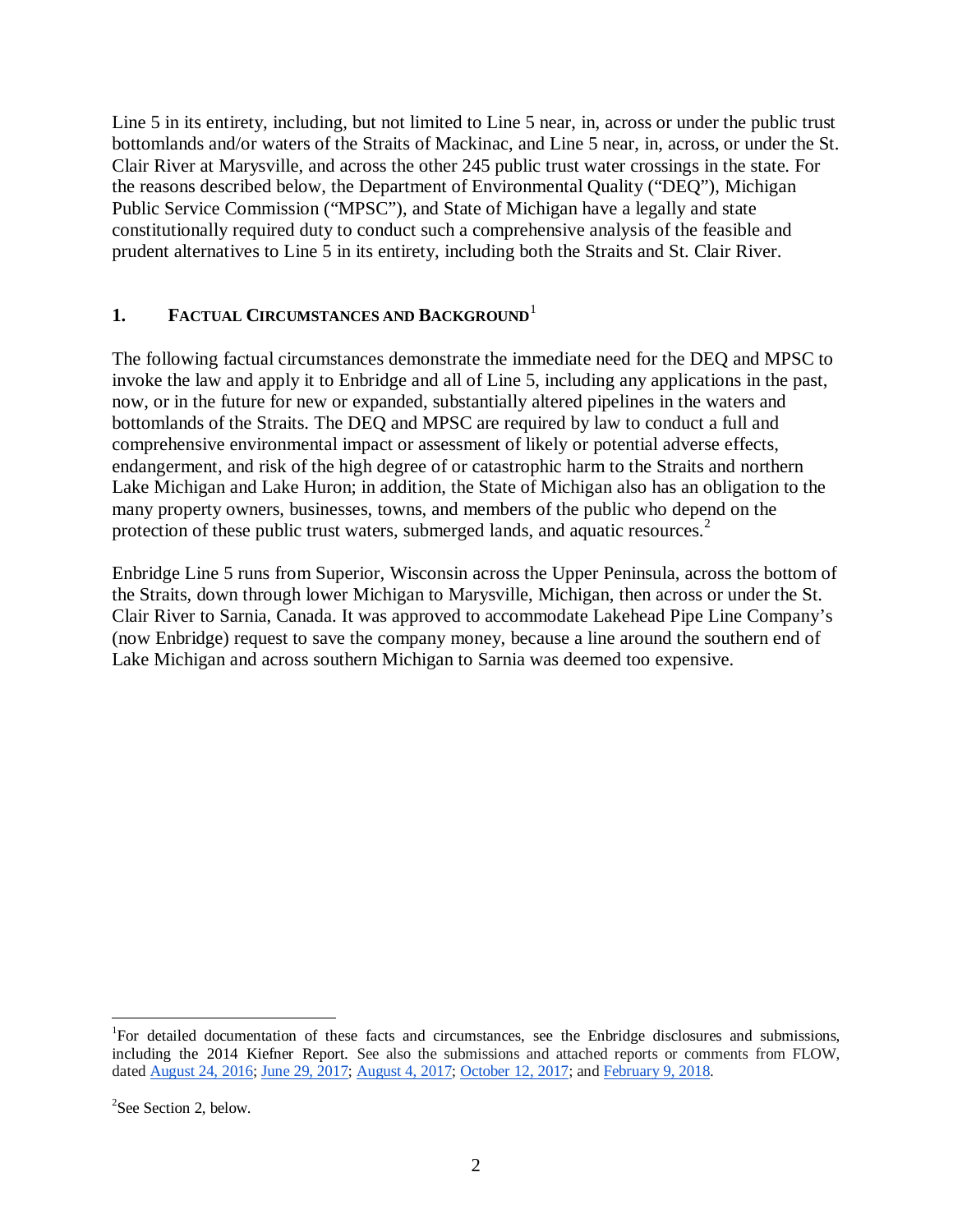The original Easement and design for Line 5 in the Straits that was authorized by the Department of Conservation in 1953 called for twin pipelines in the Straits segment, approximately one mile west of the Mackinac Bridge later built in 1957. The Easement provided that Enbridge covenanted to the State to "at all times exercise the due care of a reasonably prudent person" to prevent injury to private or public property, or the public health and safety, and to comply with all state and federal laws.<sup>[3](#page-2-0)</sup> Because of the extremely strong currents and natural forces in the Straits, the Easement provided that there could not be more than 75 feet of open exposed or scoured bottomlands beneath the pipelines.<sup>[4](#page-2-1)</sup>

Most significantly, the placement and use of the pipelines in the Easement are subject to the public trust and the State's inalienable sovereign title in the bottomlands and waters of the Straits and Lake Michigan and Lake Huron. Title to the bottomlands and waters of the Great Lakes vested absolutely in the State on admission to the Union.<sup>[5](#page-2-2)</sup> This duty of the State as trustee with absolute sovereign title in these waters and bottomlands is inalienable.<sup>[6](#page-2-3)</sup> Simply put, the public trust necessarily reserves the power and imposes the duty on the State to protect the public trust at all times, including the right to terminate or modify the Easement or enact additional legal requirements or conditions to protect the public trust and the State's sovereign title and the public trust uses of these waters and bottomlands. The public trust is perpetual and irrepealable in nature.<sup>[7](#page-2-4)</sup>

The original design and construction authorized by the State called for the placement of these twin pipelines along the bottom of the Straits. To comply with this original engineering design, the pipelines were dragged by special equipment across the bottomlands of the Straits. They were covered by wood slats over protective coating and secured along the bottom by natural materials.

State DEQ and MPSC documents show that Line 5 was originally designed to transport 180,000 barrels per day ("bbls/day") with the option of a maximum of 300,000 bbls/day of crude oil and natural gas liquids from Canada through Michigan and back into Canada at Sarnia.<sup>[8](#page-2-5)</sup> In approximately 2013, Enbridge submitted a series of applications for apparent changes in pump stations, anti-friction injection equipment, and other facilities to expand its capacity to 540,000 bbls/day. The MPSC did not approve or consider the effects and alternatives to this overall expansion of its capacity by 80 percent. Rather, MPSC limited its review to just the equipment,

<span id="page-2-0"></span> <sup>3</sup> 1953 Easement, Section A.

<span id="page-2-1"></span><sup>4</sup> *Id*., pp. 3-4.

<span id="page-2-2"></span> $<sup>5</sup>$  The "equal footing" doctrine vested title to all bottomlands and waters of navigable lakes and streams in each</sup> State on admission to the Union, Michigan in 1837. *Montana PPL v Montana*, 565 U.S. 576 (2012).

<span id="page-2-3"></span><sup>6</sup> *Collins v Gerhardt*, 237 Mich 31 (1926); *Obrecht v National Gypsum Co.*, 361 Mich 399, 412 (1960); *Illinois Central R Rd v Illinois*, 146 U.S. 387, 412 (1892); *Nedtweg v Wallace*, 237 Mich 1 (1926); the law is more fully described in Section 2.

<span id="page-2-4"></span> $^7$  Illinois Central, 146 U.S. at 452-454.

<span id="page-2-5"></span><sup>8</sup> MPSC Opinion and Order, p. 6, Mar. 31, 1953.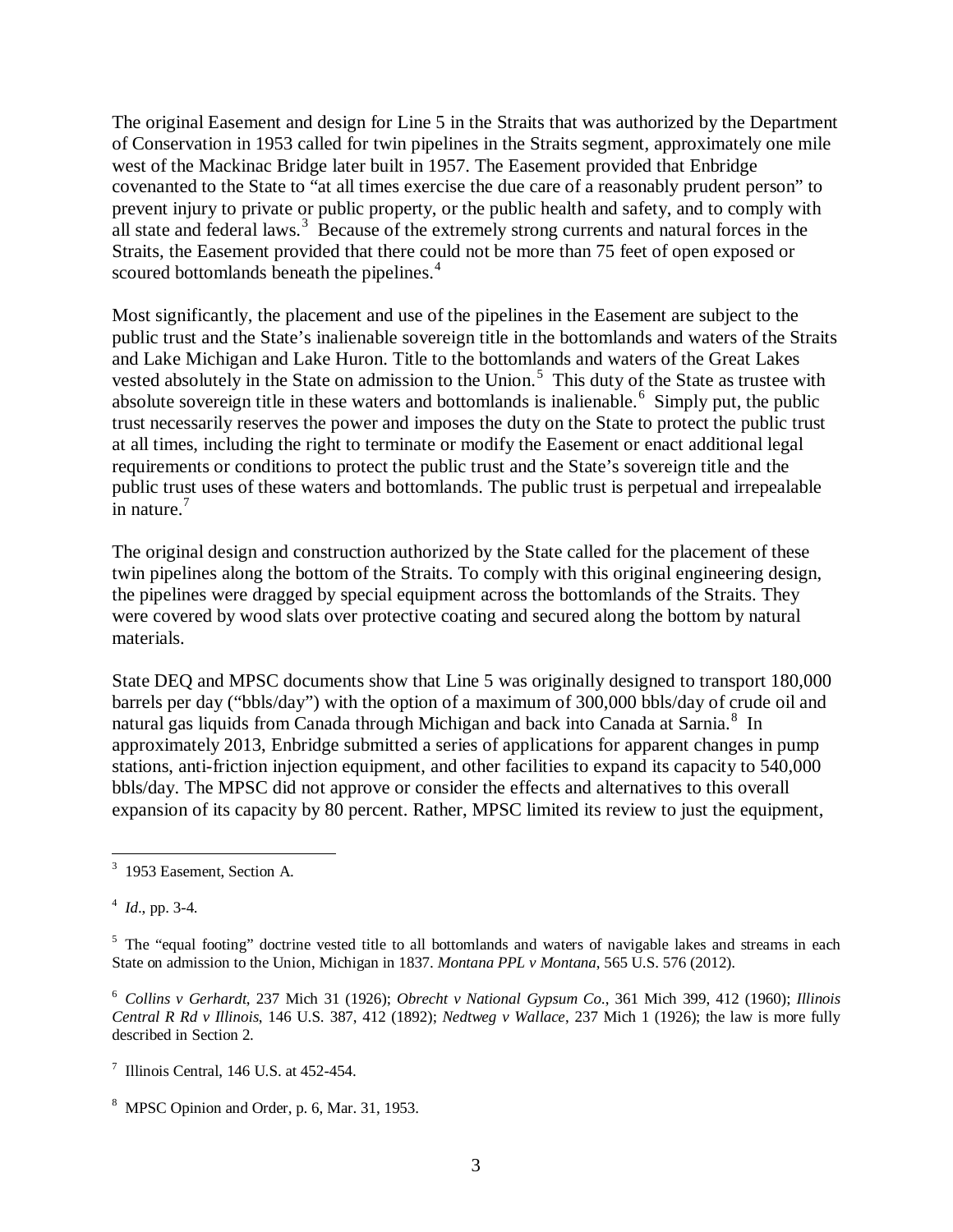without considering the actual purpose, risks, and potential economic and environmental impacts to public trust resources, or the comprehensive examination of feasible and prudent alternatives to Line 5 as a whole as required by law.

After the Enbridge Kalamazoo River disaster in 2010, Enbridge applied to the MPSC on a segment-by-segment basis for a new replacement line that doubled the capacity of Line 6b (now referred to as Line 78) from 400,000 bbls/day to 800,000 bbls/day. Enbridge did not disclose that this was for the purpose of constructing an expansion of its crude oil transport system in and out of Michigan from 700,000 bbls/day to 1,340,000 bbls/day (including the 540,000 bbls/day increase in Line 5). The MPSC approved each segment and change without considering the overall purpose of the applications, the overall and cumulative impacts of this purpose, or the feasible and prudent or reasonable alternatives to doubling Line 6b to 800,000 bbls/day or of the condition of what was then a 60-year-old Line 5, its risks and impacts, or alternatives, including shifting the transport out of the Straits and Great Lakes to and within the capacity of Line 6b.

Similarly, when Enbridge submitted its serial applications for adding saddles and anchored supports to Line 5 in the Straits, the DEQ routinely went along with Enbridge's representation that these were just anchor supports to the line that were "repairs" or "preventive maintenance."

In the past two years, information and documents submitted by Enbridge have revealed several conditions that increase the risk of a breach in the integrity of Line 5. Collectively, these conditions, together with the failed overall design evidenced by the complete modification of the original design of Line 5 with the 150 supports and application for 48 more, demand immediate attention as an analysis of cumulative impacts and alternatives to the line as a whole that have not been undertaken:

- A loss of coating from the movement of the supports that are fastened to the pipelines;
- Abrasion to the pipelines;
- Evidence of deformities or bending in the pipelines;
- Three pipeline dents caused by an vessel anchor strike;  $9^{\circ}$  $9^{\circ}$
- Documentation that corrosion has occurred on the pipelines in nine locations;
- Observation that there are 55 "circumferential" cracks in the pipelines;
- Loss of wall thickness in pipelines;
- Continuing scouring of bottomland support beneath the pipelines contrary to and in violation of the 1953 Easement and original "as built" design;
- As a result of the failure of the original design due to scouring and strong currents, the continual addition from 2001 to 2018 of 150 saddles and supports, which have completely or substantially altered the original design and suspend almost 2 miles of pipelines above bottomlands of the Straits.<sup>[10](#page-3-1)</sup>

<span id="page-3-0"></span> <sup>9</sup> Emma Winowiecki, New Dents in Line 5 Pipeline Likely Came from Same Vessel That Hit Electric Cables," Michigan Radio. April 11, 2018

<http://michiganradio.org/post/new-dents-line-5-pipeline-likely-came-same-vessel-hit-electric-cables>

<span id="page-3-1"></span> $\frac{10}{10}$  Enbridge recently applied to the MDEQ for 48 more supports for the pipeline, which would bring the total to a line supported by 198 new structures or nearly 3 miles of lines suspended between half a foot and four feet above the bottomlands.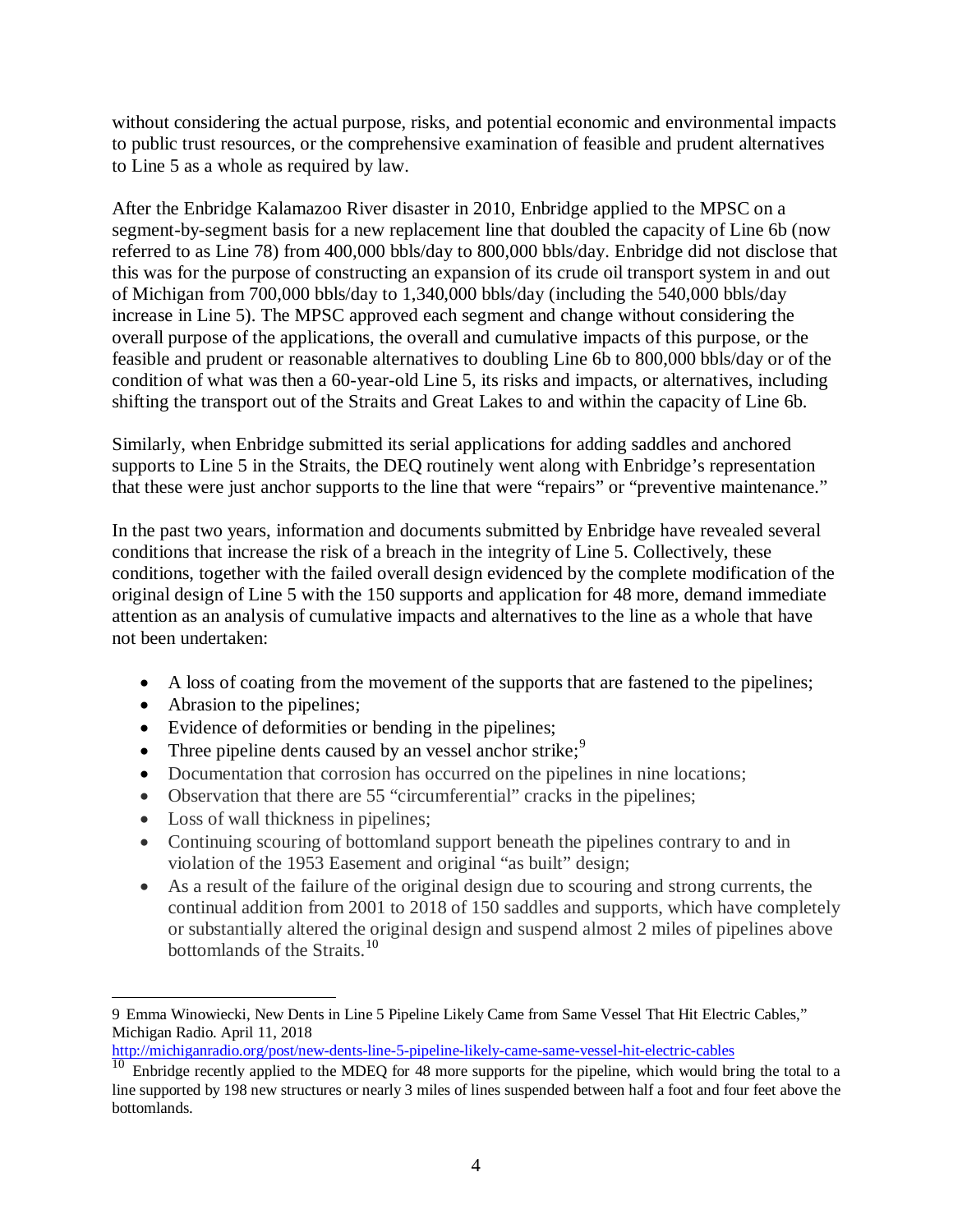These matters are disturbing and demand caution and decisive state-led action. Before 2001, currents and/or wave action scoured the bottomland under the pipelines. In 2001, Enbridge applied for an "emergency" permit to install 16 new anchor support structures to support the lines; this change from the original design of pipelines along the bottomlands was characterized by Enbridge and MDEQ as "repairs" or "preventive maintenance." These "repairs" in fact called for saddles strapped to the lines, held in place by supports that were secured to the bottomland with screw anchors. More scouring occurred and more saddles and support "repairs" were installed in 2003, then 16 in 2004, 14 in 2005, and 12 more in 2006. By 2017, Enbridge has added 128 saddles and supports with anchors to the line, *suspending it in the water column and not along the bottom according to the original design and 1953 Easement.* The joint DEQ/U.S. Army Corps of Engineers permit for "repairs" issued on March 22, 2018 for another 22 saddles and anchor supports brings the total to 150 or 11,250 feet of suspended pipeline in the currents of the Straits. In addition, Enbridge has applied for another 48 saddles and supports for the line, bringing the total to 198 supports or 14,850 feet, almost 3 miles of suspended pipelines in the waters of the Straits. These modifications constitute a complete modification and redesign of Line 5 triggering consideration of all feasible and prudent alternatives and impacts to Line 5 or occupancy of the Great Lakes as required by the Great Lakes Submerged Lands Act ("GLSLA"), the Michigan Environmental Protection Act ("MEPA"), and Art. 4, Sec. 52 of the Michigan Constitution. $11$ 

The State MPSC and DEQ have been aware of and yet have continued to approve this massive, substantial new or altered design for Line 5 in the Straits. The matter is serious because the severe currents have and will continue to scour beneath the pipelines, likely requiring even more saddles and supports. Nearly half of the length of the twin-pipelines as originally designed is now suspended in the water area above the bottomland.

During May and June 2017, Enbridge provided the Kiefner Report that documented the scouring and failure of the original design and construction and the change in design through saddles, supports and screw anchors. The report and photographs also documented the failure of supports that were bent or twisted because of strong currents or other forces. Further, it appeared that the currents had caused bending of the lines. In late 2017, Enbridge provided information to the DEQ, Attorney General Schuette, and Governor Snyder that the saddle supports along the now suspended line were moving and scraping off the coating, exposing bare pipe to corrosion, and a weakening of cathodic protection.

## **2. APPLICABLE LAW**

The Michigan Constitution, Art. 4, Sec. 52, declares that the "air, water, and natural resources of the state are of paramount public concern." It further mandates that the legislature "shall provide for the protection of the air, water, and natural resources from pollution, impairment, or destruction."

<span id="page-4-0"></span><sup>&</sup>lt;sup>11</sup> GLSLA, MCL 324.32501 et seq.; MEPA, MCL 324.1701 et seq. MEPA also applies to the MPSC's jurisdiction of the location and siting of new or modification of existing crude oil pipelines. MC: 460.1 et seq.; MCL 460.6(1); MC: 483.3 ("Act 16"); R 460.17601 ("Rule 601").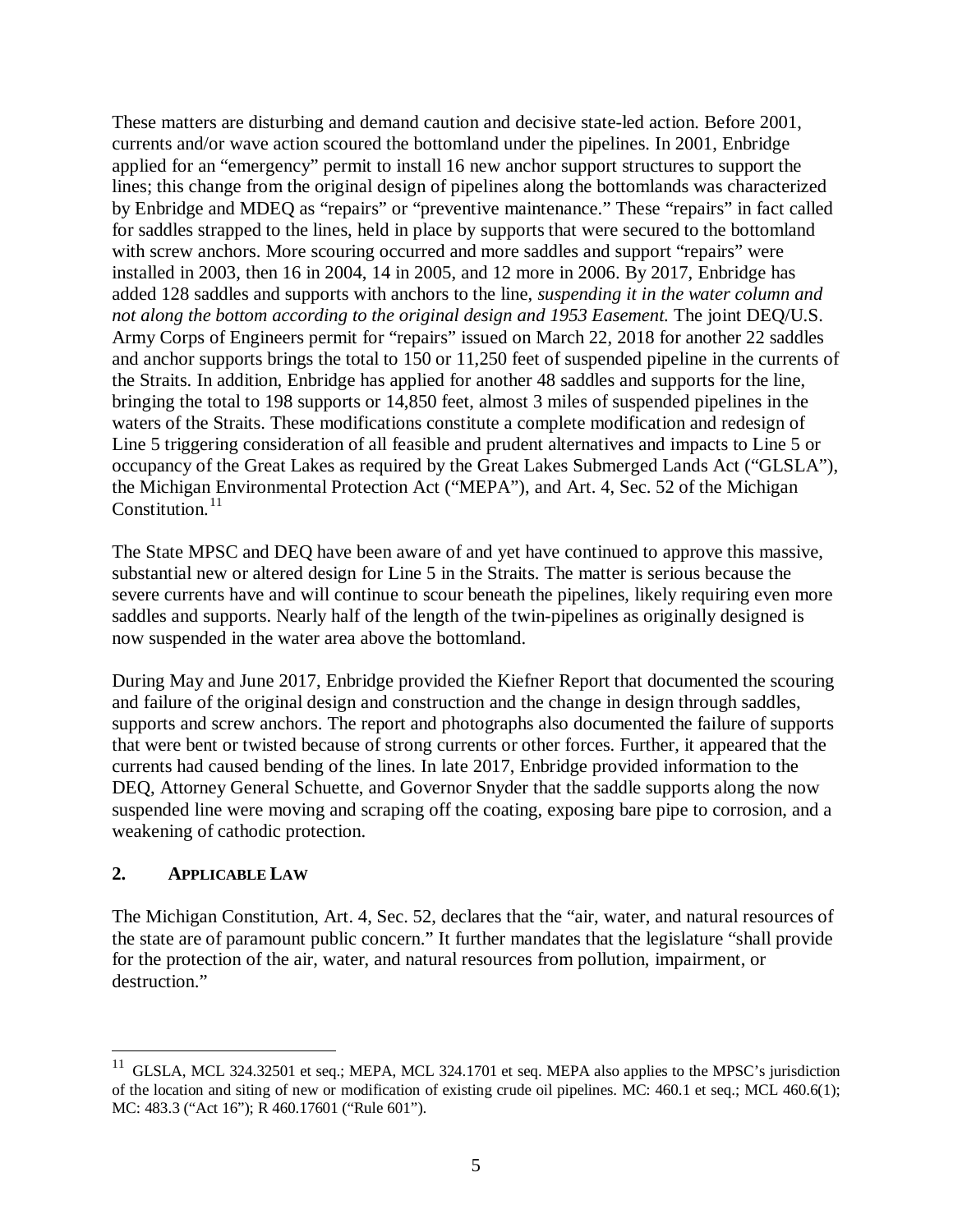Article 4, Sec. 52 establishes that the public interest or concern in our air, water, and natural resources is superior ("paramount") to other considerations that may be present when the State is faced with important decisions. Accordingly, the Michigan Supreme Court has ruled that Article 4, Section 52 is self-executing; that is, the Legislature has a mandatory duty to pass laws that protect air, water and natural resources from pollution, impairment, or destruction.<sup>[12](#page-5-0)</sup>

In 1970, the Legislature passed and Governor William Milliken signed into law the Michigan Environmental Protection Act ("MEPA").<sup>[13](#page-5-1)</sup> The Supreme Court has held that the MEPA constitutes one of the legislature's responses to this constitutional commitment.<sup>[14](#page-5-2)</sup> Michigan re-codified its air, water, land and environmental laws through the adoption of the Natural Resources and Environmental Protection Act, Public Act 1994, No. 451 ("NREPA").<sup>[15](#page-5-3)</sup> The MEPA imposes a substantive duty on the State and its agencies to protect or prevent likely environmental degradation of our air, water, natural resources or public trust in those resources, such as water, Great Lakes, and inland lakes and streams.<sup>[16](#page-5-4)</sup> The MEPA also imposes a legal duty to consider the likely effects and/or feasible and prudent alternatives to a project or proposed application before an agency of the State.<sup>[17](#page-5-5)</sup>

In 1955, Michigan adopted the Great Lakes Submerged Lands Act ("GLSLA").<sup>[18](#page-5-6)</sup> The GLSLA has been amended on several occasions since then, and was expressly reenacted and re-codified as part of NREPA and in response to the State's constitutional commitment to protecting its paramount air, water, and natural resources from degradation or harm.<sup>[19](#page-5-7)</sup> The GLSLA reaffirms the public trust doctrine, its standards, and the State's affirmative duty as trustee to protect these waters and submerged lands and paramount public trust protected uses (e.g. fishing, navigation, boating, swimming, sustenance) from impairment, subordination, and/or alienation.<sup>[20](#page-5-8)</sup> The GLSLA imposes a duty on the State, currently the DEQ, to consider and determine through "due findings" to protect the public trust in evaluation of any application for a proposed conveyance, lease, occupancy, alteration, improvement, and/or structure, or permit for placement of fill in, on, across, under the waters and/or submerged lands below the ordinary highwater mark of the Great Lakes.<sup>[21](#page-5-9)</sup> No conveyance, lease, occupancy, approval, or permit is authorized unless within the

<span id="page-5-7"></span><sup>19</sup> *Id.,* Part 325, NREPA.

<span id="page-5-0"></span> <sup>12</sup> *State Hwy Comm'n v Vanderkloot*, 392 Mich 159; 220 NW2d 416 (1974).

<span id="page-5-1"></span><sup>&</sup>lt;sup>13</sup> MCL 324.1701 et seq.

<span id="page-5-2"></span><sup>14</sup> *Id.*; *Ray v Mason Co Drain Comm'r*, 393 Mich 294; 224 NW2d 883 (1975).

<span id="page-5-3"></span><sup>&</sup>lt;sup>15</sup> MCL 324.101 et seq.

<span id="page-5-4"></span><sup>16</sup> *Ray v Mason County Drain Comm'r,* 393 Mich 294.

<span id="page-5-5"></span><sup>17</sup> *Vanderkloot*, 392 Mich at 159.

<span id="page-5-6"></span><sup>&</sup>lt;sup>18</sup> MCL 324.32501 et seq.

<span id="page-5-8"></span><sup>20</sup> *Obrecht v National Gypsum Co.*, 361 Mich 399 (1961); *People v Broedell*, 365 Mich 201 (1961). *Glass v Goeckle,* 473 Mich 667 (2003).

<span id="page-5-9"></span><sup>&</sup>lt;sup>21</sup> GLSLA, Sections 32502, 32503, 32504, 32505(1), 32512(1), 32513(1), 32515.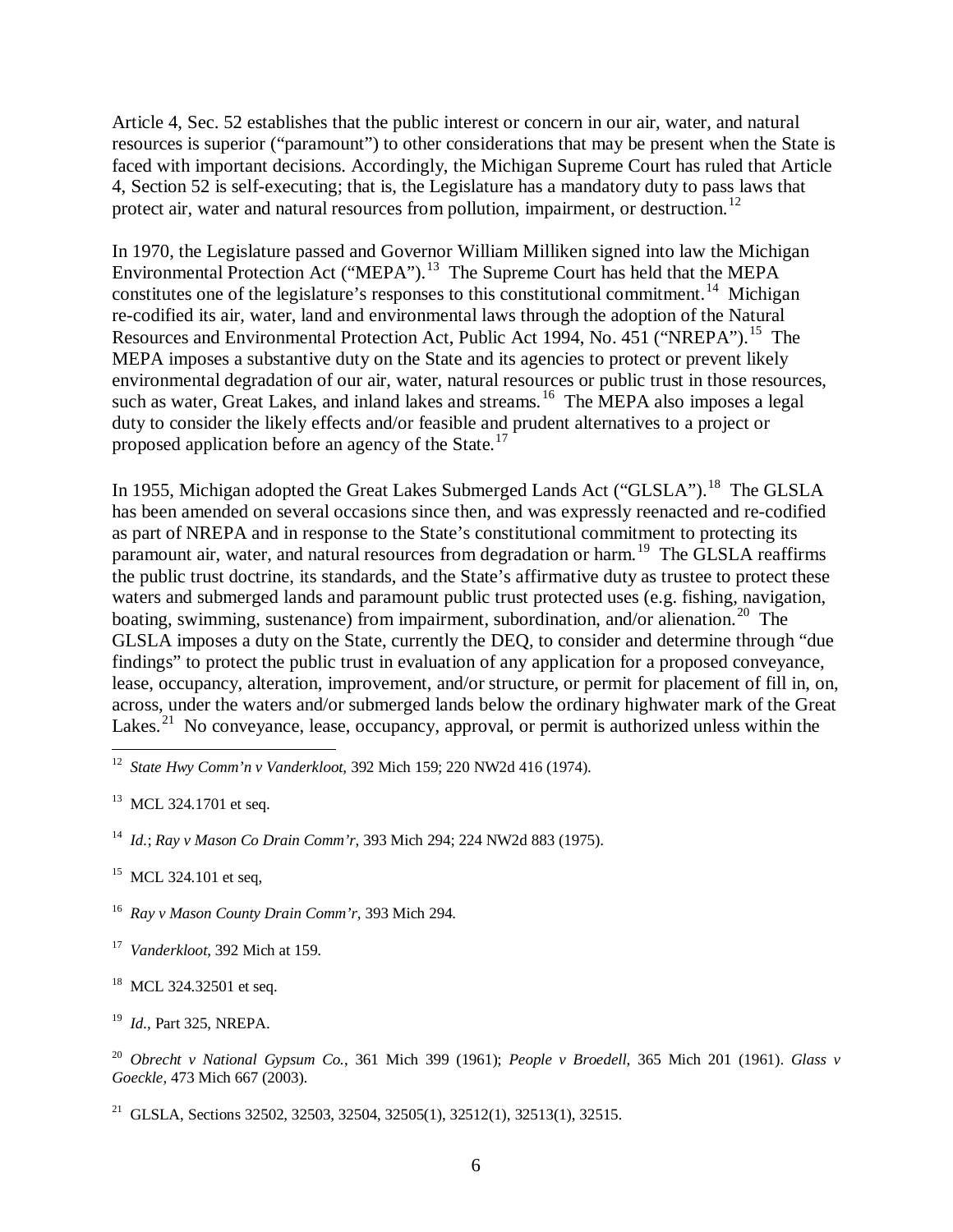scope of the GLSLA and the common law of public trust.<sup>[22](#page-6-0)</sup> Authorizations or approvals can be granted only where it is determined on due recorded findings that the private or public use will not substantially affect the public use of those lands and waters, or where navigation and the public trust in the state will not be impaired by agreement for use, sales, lease, or other disposition.<sup>[23](#page-6-1)</sup> The GLSLA and its Rules prohibit issuance of any agreement, permit, or approval unless the DEQ has determined that there is "no feasible and prudent alternative" to the proposed conduct or actions.[24](#page-6-2)

Pursuant to Act 16 and other laws, the MPSC has jurisdiction and regulates the siting of crude oil or petroleum liquid pipelines within the State.<sup>[25](#page-6-3)</sup> In order to site and construct a crude oil pipeline in Michigan, companies, like Enbridge, must obtain a certificate of convenience and necessity and approval for siting and constructing each pipeline and every change, alteration, structure or improvement made to a pipeline. In addition, by MPSC practice, decisions, and orders require an applicant to assure a project meets the needs of Michigan, and requires testimony from the applicant company that the project meets its future and current needs. Importantly, the MPSC requires applicants to consider whether there are reasonable alternatives to the proposed project.<sup>[26](#page-6-4)</sup> Further, as noted above, the MEPA requires full consideration of effects, impacts, and alternatives to the overall and related parts of the project.

In addition, the Inland Lakes and Streams Act and Rules<sup>[27](#page-6-5)</sup> impose a requirement for authorization and permits for any structure, dredging, drilling, placement, tunnel, or other occupancy, use, and activities in and on the waters and bottomlands of Michigan's inland lakes and streams. Like the GLSLA as to the waters and bottomlands of the Great Lakes, the ILSA prohibits authorization, approval or a permit unless it is determined that there will be no impairment of or interference with the public trust or the water, natural resources, and health, safety and general welfare; further, the ILSA and its Rules prohibit such authorization, approval or permits if there exists a feasible and prudent alternative to the overall project and severally related parts.

<span id="page-6-0"></span> <sup>22</sup> *Obrecht,* 392 Mich 159; *Superior Public Rights v Dept. of Natural Resources*, 80 Mich App 72 (1977); the common law standards or limitations for the narrow authorization or approval of agreements, occupancy, use or permits are similar and contained in Illinois Central R Rd v Illinois, 146 U.S. 387 (1892); Michigan has adopted and follows *Illinois Central R Rd.*, *Obrecht*, 392 Mich 159; *Superior Public Rights*, 80 Mich App 72.

<span id="page-6-1"></span> $^{23}$  E.g. GLSLA, Section 32502; only after finding that the public trust in the waters will not be impaired or substantially affected, may the state enter into any [such agreements]. Section 32503(1); only "after finding that the public trust will not be impaired or substantially injured" may the state "permit, by lease or agreement, the filling in of patented and unpatented submerged lands and permit permanent improvements and structures." Section 32505(2).

<span id="page-6-2"></span><sup>24</sup> GLSLA; Rule 1015, R. 322.1015.

<span id="page-6-3"></span><sup>&</sup>lt;sup>25</sup> MCL 483.1 et seq.; MCL 460.6. ("MPSC Organic Act").

<span id="page-6-4"></span><sup>&</sup>lt;sup>26</sup> Pursuant to MPSC Act 16, there must be a demonstration that the route is reasonable compared to other routes or alternatives. E.g. *In re Energy Partnership, MPSC*, Decision and Order, U-16838.

<span id="page-6-5"></span><sup>&</sup>lt;sup>27</sup> MCL 30302 et seq.; R 281.811 et seq. ("ILSA").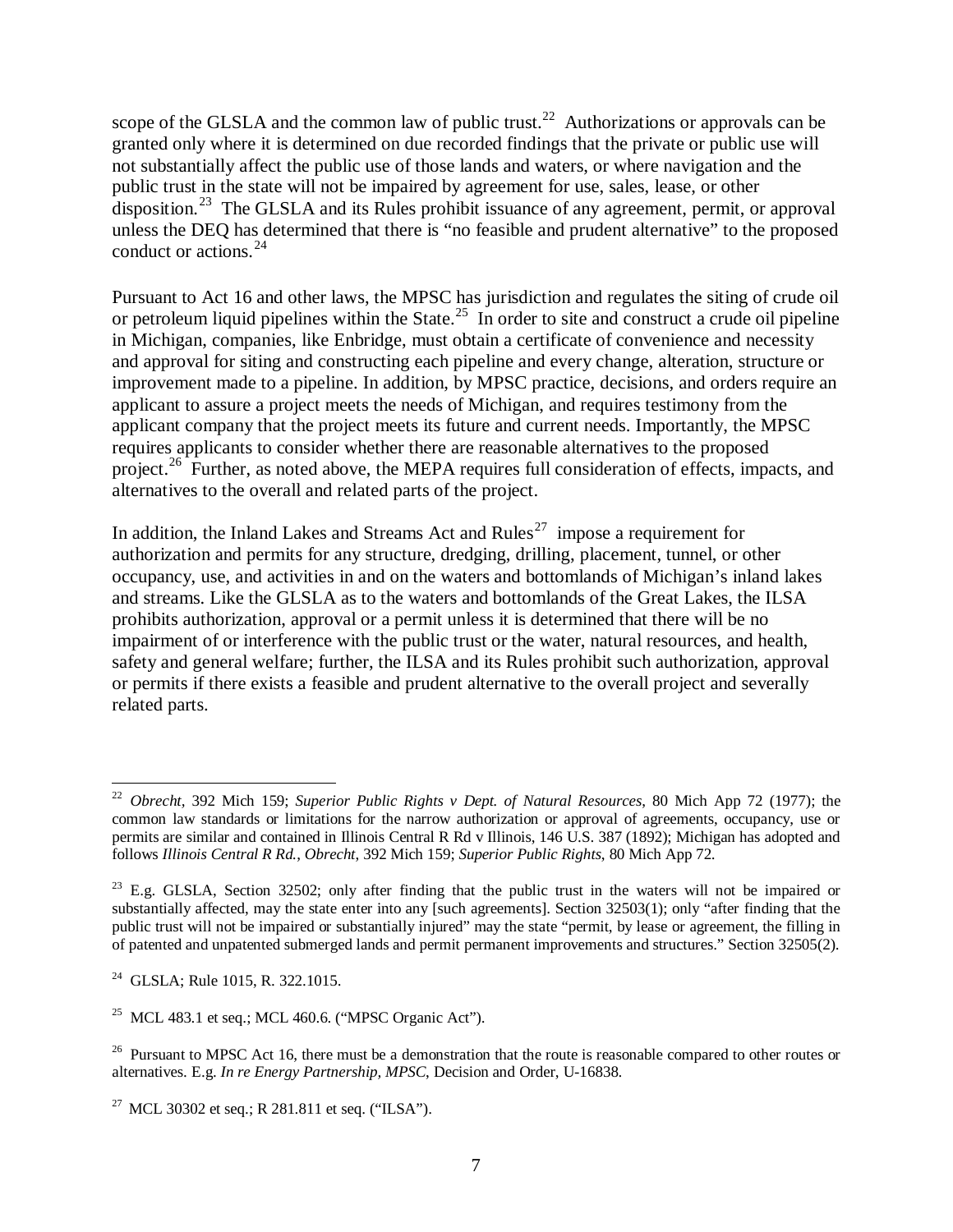The MEPA, Part 17, NREPA, independently imposes a duty on the MPSC to consider and determine the likely effects of a proposed project, change or improvement, and whether feasible and prudent alternatives exist.<sup>[28](#page-7-0)</sup>

Standards of environmental impact, risk, and alternatives principles require comprehensive and full review and consideration by the MPSC and DEQ, followed by necessary and appropriate legal determinations. There can be no segmentation of a project's overall purpose into smaller projects to evade review of impacts and alternatives to the whole project. This means the scope of review must be equal to or greater than the overall project purpose. In other words, standard impact and alternative laws, regulations, and/or principles prohibit segmentation or piecemeal approval that forecloses review, consideration and determination of the effects, impacts and alternatives to the project as a whole. To date, the MPSC, DEQ, and State officials have not complied with the legal duties required to protect our Great Lakes, water resources, drinking water, fisheries, public trust uses, water and public trust dependent businesses, public health and private property.

## **CONCLUSION AND REQUESTS**

Line 5 in the Straits is an old, demonstrably impaired, and failing infrastructure. The saddles and supports that lift the line off the bottom constitute a radically different design that must be subject to a full legal review and scrutiny. The MPSC and DEQ have not yet required or considered a comprehensive and full assessment of environmental impacts required by the MEPA and MPSC 1929 Act. They have not yet required or considered and determined whether there exist feasible and prudent alternatives to Line 5, including adjusting the capacity of Line 6b. The law requires this through proceedings, hearings, and evidence. The public is entitled to notice, hearings, and public comments, and the right to continue to comment and submit evidence.

As you are well aware, the 2015 Michigan Petroleum Pipeline Task Force Report acknowledged the jurisdiction and legal powers of the MPSC and DEQ to demand an independent, full, and comprehensive study of health, environmental impacts, damage to public and private property, common waters, and communities, risks, and feasible and prudent alternatives.

The Governor created the Michigan Pipeline Safety Advisory Board ("MPSAB") to arrange and advise on such studies. While perhaps well-intended, the MPSAB was not given any powers under law, so it is powerless to act. However, you, as officials and leaders at the head of the MPSC and DEQ do have power to take charge under rule of law, and the GLSLA, MPSC Act, and MEPA require it. You have the factual basis and legal authority to take charge.

Accordingly, we request that you follow the strict contours of the law and your "solemn and perpetual duty"[29](#page-7-1) under the public trust doctrine that protects the Great Lakes and connecting waterways. Moreover, we request that you order Enbridge to suspend its transport of oil in Line 5 and to submit an application for the new and modified design of 150 to 198 support structures or up to 14,850 feet of suspended lines in the Straits. Once the new application is submitted, we request that you provide notice for hearing, conduct hearings under the GLSLA, ILSA, MEPA, and MPSC

<span id="page-7-0"></span> <sup>28</sup> *Vanderkloot*, 392 Mich 159; *Buggs v Michigan Public Service Comm'n*, 2015 WL 15975 (Mich App, Jan. 13, 2015).

<span id="page-7-1"></span><sup>29</sup> *Collins v. Gerhardt*, 237 Mich. 38, 211 N.W. 115, 237 Michigan 38 (1926).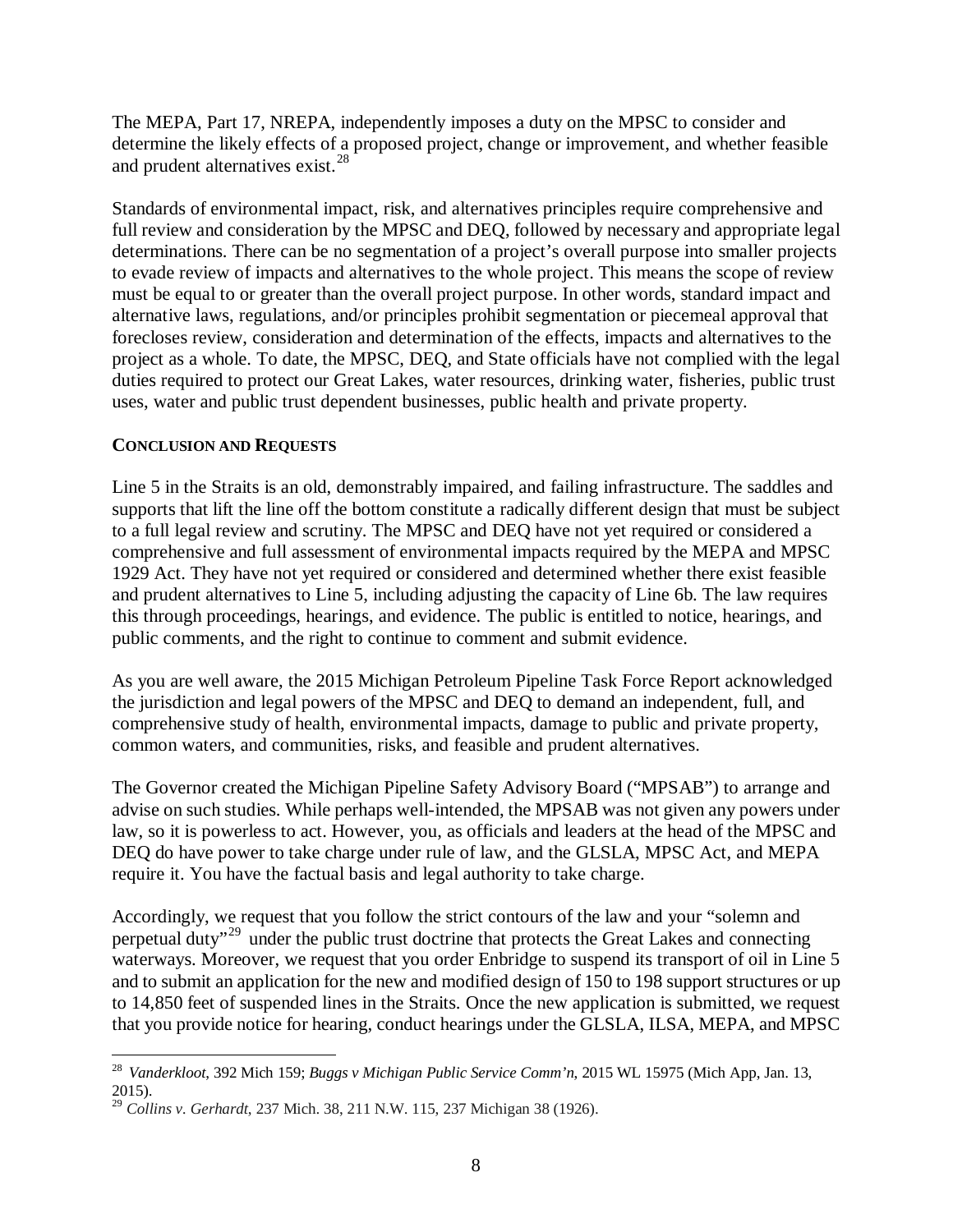1929 Act, and require Enbridge to show no potential risks or catastrophic harm, and, separately, make Enbridge submit a full and comprehensive study of potential impacts and a study showing that there exist no feasible and prudent alternatives to Line 5 in the Straits and crude oil pipelines in the Great Lakes. Because the proposed new tunnel for Line 5 under the St. Clair River and the options for replacing Line 5 in the Straits under the Governor's November 2017 agreement with Enbridge would constitute a substantial and significant change in the overall character, use, and life of Line 5, and constitute severally related parts of this overall project, Michigan law requires a consideration of the effects, impacts, risks, and comprehensive evaluation of the existence of a full range of feasible and prudent alternatives to Line 5 in its entirety. Any review and consideration short of this will violate the legal duties imposed on the State and its agencies to prevent and minimize endangerment, risk, pollution, impairment or destruction of the air, water, natural resources, or public trust, including the prohibition of the segmentation of an overall project and its severally related parts that would avoid full review of impacts and alternatives that are part of the GLSLA, ILSA, MEPA, and the MPSC processes and standards consistent with court cases and Art 4, Sec. 52, Michigan Constitution.

In short, we hereby request the following that you exercise your jurisdiction, authority, and properly apply Michigan's laws, regulations, body of court and agency decisions, including but not limited to the location and siting responsibility of the MPSC under its Organic Act, as amended, and Rules, the GLSLA and Rules, the ILSA and Rules, the MEPA and its common law of the environment, to your review, evaluations, studies, and decisions or determinations concerning the following:

- (a) the Enbridge proposed tunnel and related project for Line 5 adjacent to and under the St. Clair River;
- (b) the proposed tunnel, trench, or ditch for a replacement of the twin pipelines under the Straits of Mackinac with a new line,
- (c) the pending application for an additional 48 saddles, support legs, and anchors as part of the redesign and substantial modification to suspend a large portion of the existing twin pipelines in the water column above the bottomlands (the original pipelines were designed and built to lay on the bottomlands);
- (d) other crossings or intersections of Line 5 in or under or within ¼ mile of any lake, stream or wetland in Michigan; and
- (e) any other severally related facilities, equipment, and projects for continued use or modifications to Line 5 or its volume, capacity, or rate of flow.

Further, because these above-numerated projects are part of an overall modification that intend, propose, and/or involve the continued use of Line 5 in its entirety, you are requested to require Enbridge to apply for authorization for the substantially modified design, structures, and use of Line 5 under the GLSLA, the MPSC Organic Act, the ILSA, and the MEPA, and submit a comprehensive environmental, water, natural resources and public trust impact statement and relevant studies, and a comprehensive alternatives study of Line 5 in its entirety, including the tunnel or drilled new line under the St. Clair River, any replacement tunnel, trench, ditch or other measures near or under the Straits of Mackinac, and the past and pending application for another 48 saddle supports design and structures for the continued use of the existing Line 5 under the Straits of Mackinac; the alternatives study must demonstrate that there exist no feasible and prudent alternative to Enbridge Line 5 in and through Michigan.